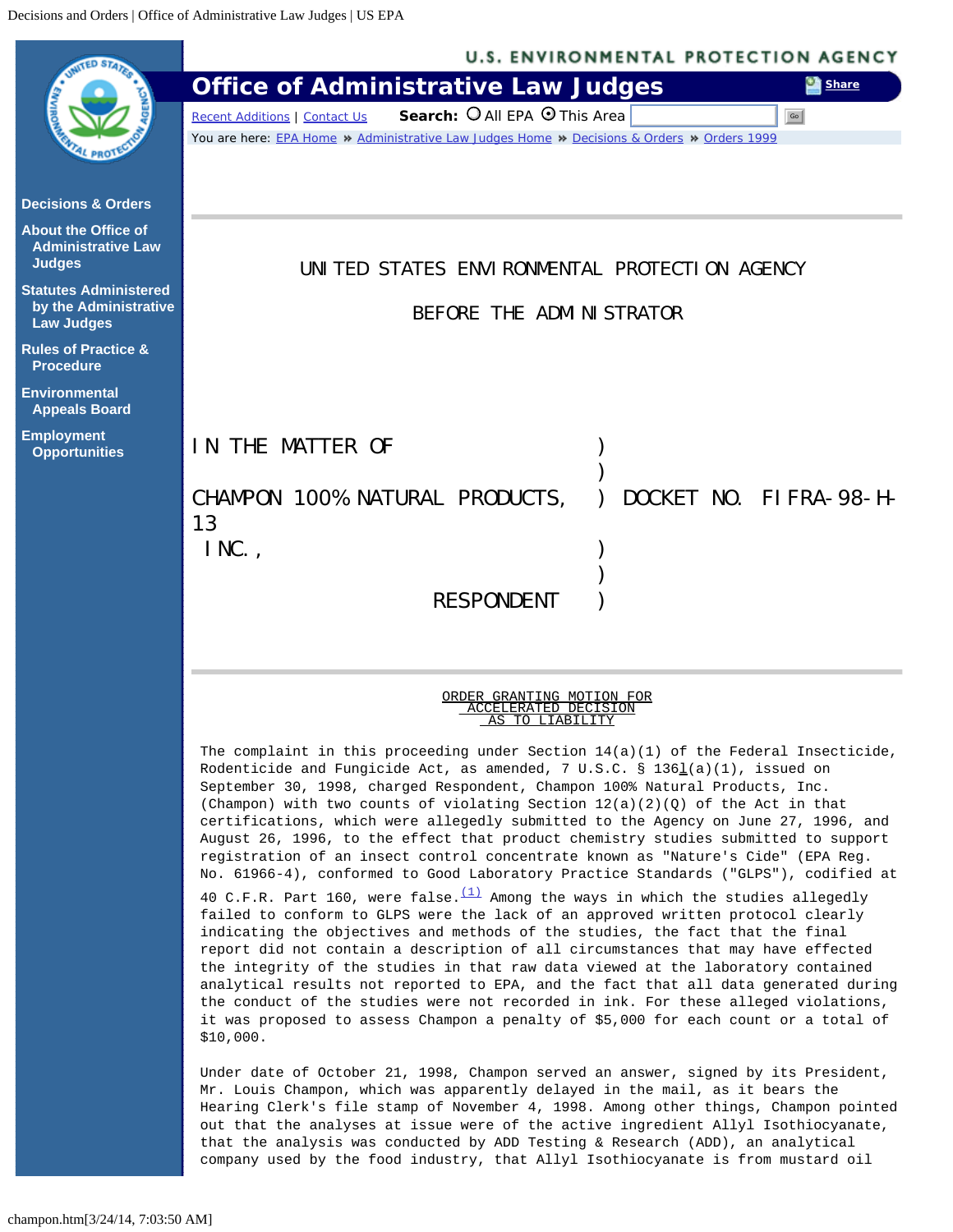used as a flavoring ingredient in the food industry, that the ADD analysis was conducted prior to the product's registration, that Champon has since submitted to EPA a new analysis by an EPA-approved laboratory, that Champon's background is in the food industry, that Champon had no intention other than to submit to EPA proper analyses of the active ingredients of its product, that Champon has done everything possible to promote a food-grade, safe, biodegradable, effective pesticide, and that Champon had taken all precautions to ensure that the analyses were conducted according to FDA "Good Manufacturing Practice" [standards] of 21 C.F.R. Part 110 applicable to food materials which includes Allyl Isothiocyanate. Champon stated that it was not denying the charges, but denied that [the inaccurate certifications] were submitted purposefully and with full knowledge [of all the facts]. Champon alleged that its total sales were less than \$100,000 a year, denied that it had sold any of the product at issue, and stated that it intended to do so [beginning] early next year. $(2)$ 

The parties have exchanged prehearing information in accordance with an order of the ALJ. Because financial information submitted by Champon indicated that it belonged in sales Category III (sales of \$0 to \$300,000) of the Enforcement Response Policy (ERP) rather than in sales Category I (sales over a \$1,000,000) as assumed at the time the complaint was issued, Complainant filed a motion on February 19, 1999, to amend the complaint so as to reduce the proposed penalty from  $$5,000$  for each of the two alleged violations of Section  $12(a)(2)(Q)$  to  $$3,000$  and from a total of \$10,000 to \$6,000. This motion was granted by an order, dated February 25, 1999.

On February 17, 1999, Complainant filed a motion for an accelerated decision as to liability (Motion). The motion recites incorrectly that the complaint charges Champon with two counts of violating FIFRA  $\S 12(a)(2)(Q)$  for failing to comply with GLPS codified at 40 C.F.R. Part 160. In fact, FIFRA  $\S$  12(a)(2)(Q) makes it unlawful "to falsify all or any part of any information relating to the testing of any pesticide.....submitted to the Administrator" and, as indicated above, the gravamen of the offenses is that the certifications, which were allegedly submitted to the Agency on June 27, 1996, and August 26, 1996, to the effect that studies submitted in support of the registration of "Nature's Cide" were conducted in accordance with GLPS, were false. $(3)$  The complaint makes this clear, providing that the violations charged are the submission of false compliance statements (Id.  $\P$  15 & 45).

Although it appears to be clear that a study was submitted to the Agency on June 27, 1996, and that a study was submitted to the Agency on August 26, 1996, the Statements of Janet L. Anderson, Director Biopesticides and Pollution Prevention Division, Office of Pesticide Programs, dated May 19, 1998, indicate that both submissions were of a study completed by ADD Testing & Research, Inc. on June 12, 1996 (Motion, Exh. 4). Moreover, there is only one fully executed compliance statement in the record, that is, the statement signed by Mr. Champon on June 21, 1996 (Motion Exh. 3). This raises the issue of whether the complaint properly contains two counts, because, as indicated above and as the complaint makes clear, the gravamen of the offenses charged is the submission of false compliance statements. If, in fact, there was only one compliance statement, one count rather than two would be proper.  $(4)$ 

The motion alleges that Champon's defenses set forth in its answer fail to raise a genuine issue of material fact and that Champon should be found liable for the violations alleged in the complaint and as admitted in its answer. Complainant sets forth the standard for the issuance of an accelerated decision under Rule 22.20 (40 C.F.R. Part 22), i.e., the absence of a genuine issue of material fact and that a party is entitled to judgment as a matter of law as to all or any part of the proceeding (Motion at 1, 2). Complainant points out that a "material" fact is one that may affect the outcome of the litigation and that a dispute concerning a material fact is "genuine" only if there is sufficient evidence from which a reasonable decision maker could rule in favor of the non-moving party, citing, inter alia, Anderson v. Liberty Lobby, Inc., 477 U.S. 242 (1986); Matsuishita Electrical Industrial Co. v. Zenith Radio Corp., 475 U.S. 574 (1986); and Celotex Corp. v. Catrett, 477 U.S. 317 (1986). Complainant further points out that the rationale of these decisions applying Rule 56 of the Federal Rules of Civil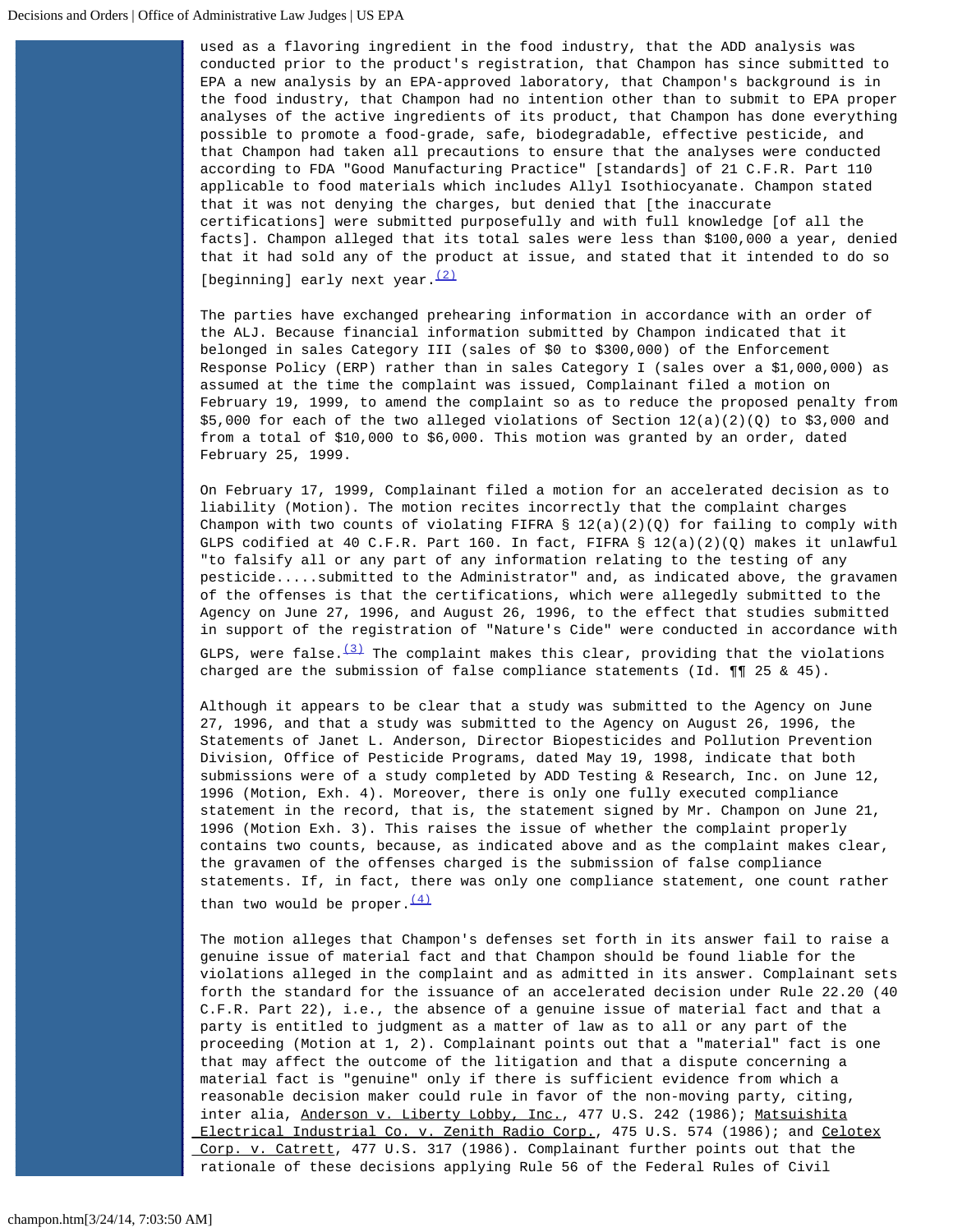Procedure concerning summary judgment have been held applicable to motions for accelerated decision and other pleadings under the Consolidated Rules of Practice. Green Thumb Nursery, Inc., FIFRA Appeal No. 95-4a, 6 E.A.D. 782 (EAB, March 6, 1997).

Factually, Complainant emphasizes that Champon has either admitted in its answer or failed to deny that it is a corporation and a person within the meaning of FIFRA, that it is located within the State of Florida, that it submitted the two product chemistry studies at issue in support of the registration of "Nature's Cide" (EPA Reg. No. 61966-4), that it was the sponsor of the studies and that it certified that these studies were performed in accordance with  $GLPS$ .<sup>[\(5\)](#page-3-4)</sup> As support for the allegations that the studies were not conducted in accordance with GLPS, Complainant relies on a Study Audit Report of ADD Testing & Research, Inc., the firm conducting the studies, dated October 23, 1966 (C's Prehearing Exh. 1). Complainant also relies on the statement in Champon's answer that it "...does not deny the charges." (Answer 122)

Complainant asserts that FIFRA is a strict liability statute and that the matters raised in Champon's answer, recited in the opening paragraphs of this order, are immaterial to whether it violated FIFRA  $\S 12(a)(2)(Q)$  (Motion at 8-10). Complainant says that it has met all of the requirements for an accelerated decision as to liability in its favor and that its motion should be granted.

Champon has not responded to the motion.

## **Discussion**

On the merits, Champon does not dispute that the product chemistry study or studies submitted to EPA in support of the registration of the product "Nature's Cide" were not conducted in accordance with GLPS in several respects, at least some of which have been detailed above. While Complainant's assertion that FIFRA is a strict liability statute is overly broad in that effect must be given to the language of the specific paragraph of Section 12 which has allegedly been violated,  $\frac{(6)}{10}$  $\frac{(6)}{10}$  $\frac{(6)}{10}$  there can be little doubt that no showing of intent is necessary to establish a violation of Section  $12(a)(2)(Q)$ . This follows from the fact that the words "known," "knowingly," or words of similar import do not appear in Section  $12(a)(2)(Q)$  and from the fact that these words do appear in Sections  $12(a)(2)(M)$  and  $12(a)(2)(R)$ , making it clear that where intent is considered a necessary element of a violation, Congress knew how to accomplish that result.

In view of the foregoing, it follows that the defenses raised in Champon's answer are not defenses to the violations alleged in the complaint and that Complainant is entitled to have its motion for a finding of liability granted. This is not to say, however, that these defenses are not relevant to the amount of the penalty, if any. For example, Champon alleges that its background is in the food industry and that because the active ingredient or one of the active ingredients in Nature's Cide is Allyl Isothiocyanate, a component of oil of mustard used in the food industry, it assumed that studies conducted in accordance with standards set forth by the FDA, Current Good Manufacturing Practice in Manufacturing, Packing, or Holding Human Food (GMS), 21 C.F.R. Part 110, would be adequate. The product chemistry studies at issue were indeed conducted on samples of Allyl Isothiocyanate and Champon's assertion is supported at least in part by the fact that the Good Laboratory Practice Statement, signed by Champon's President on June 21, 1996 (Motion, Exh. 3), contains a printed statement "This study was performed in conformance with the Good Laboratory Practice Standards as outlined in the requirements of 40 CFR Part 160" with the following handwritten addition "and FDA regulations". This is evidence of good faith which tends to support the conclusion that the gravity of

the misconduct, if any, was slight. $(7)$  Moreover, the principal active ingredient of "Nature's Cide" is Allyl Isothiocyanate, a substance acceptable for use in foodstuffs, and because the Agency has accepted subsequent product chemistry studies by another laboratory, the gravity of the harm or potential harm is also slight. Under these circumstances, it is not apparent that any alleged harm to the regulatory program warrants a substantial penalty. See, e.g., Predex Corporation, FIFRA Appeal No. 97-8 (EAB, May 8, 1998) (butyric acid used in ear tags on lambs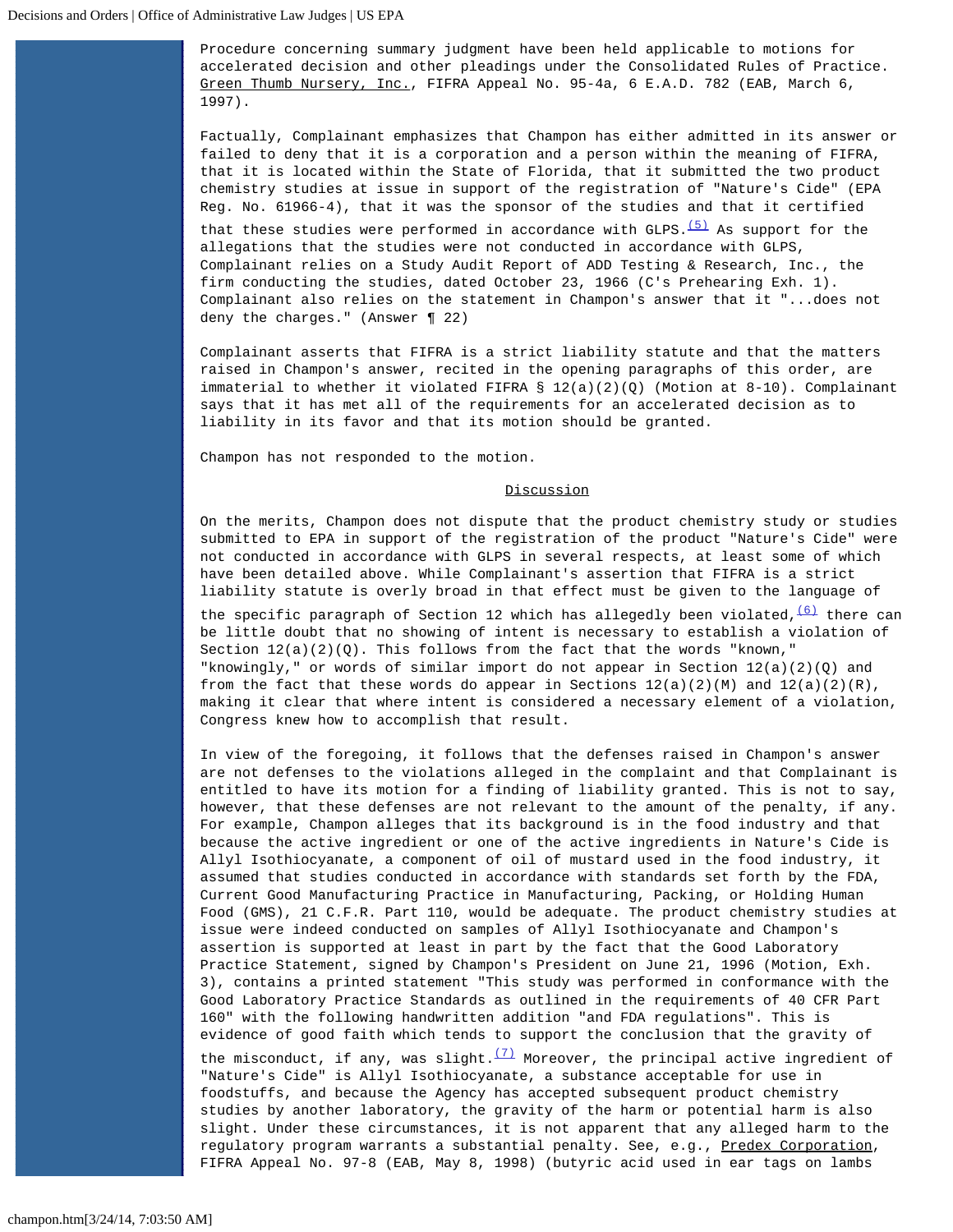and calves intended to mask their natural odors and make it less likely they would be located by predators).

## Order

Complainant's motion for an accelerated decision as to liability in that Champon violated FIFRA §  $12(a)(2)(Q)$  by submitting a false compliance statement in at least one instance is granted. Whether there were two compliance statements and thus

whether two counts are proper is not decided on this record.  $(8)$  The amount of the penalty, if any, remains at issue and will be decided after a hearing currently scheduled to be held in Delray Beach, Florida on April 20, 1999.

Dated this  $18<sup>th</sup>$  day of March 1999.

Original signed by undersigned

Spencer T. Nissen Administrative Law Judge

 $\overline{\phantom{a}}$  , and the contract of the contract of the contract of  $\overline{\phantom{a}}$ 

<span id="page-3-0"></span>1. The Notice of Conditional Registration, dated November 22, 1996 (C's Prehearing Exh. 9), reflects that the name of the product is "Insect Control Concentrate".

<span id="page-3-1"></span>2. Although Champon did not expressly request a hearing, the complaint provides that the denial of any material fact or the raising of any affirmative defense will be considered a request for a hearing.

<span id="page-3-2"></span>3. The regulation contemplates the submission of studies which were not performed in accordance with GLPS upon the condition that differences between practices used in the studies and GLPS are described in detail (40 C.F.R. § 160.12). The regulation also allows the submission of a statement that the submitter was not the sponsor of the study and does not know whether it was conducted in accordance with GLPS (Id.).

<span id="page-3-3"></span>4. It is recognized that an argument could be made that where a single compliance statement refers to, or is submitted in connection with multiple studies, it would be reasonable to consider the compliance statement applicable to each study and, thus in effect, there are as many compliance statements as there are studies.

<span id="page-3-4"></span>5. Motion at 5-8. Consolidated Rule 22.15(d) provides that "(f)ailure of respondent to admit, explain, or deny any material factual allegation contained in the complaint constitutes an admission of the allegation." Champon is not represented by counsel and I decline to hold that Champon has admitted that the complaint properly alleges two violations of FIFRA § 12(a)(2)(Q).

<span id="page-3-5"></span>6. For example, Section  $12(a)(2)(M)$  makes it unlawful for any person "...to knowingly falsify [inter alia] all or part of any application for registration, application for experimental use permit, ...any records required to be maintained by this subchapter, ...." See Helena Chemical Company, FIFRA Appeal No. 87-3, 3 E.A.D. 26 (CJO, November 16, 1989), on Motion for Reconsideration, 3 E.A.D. 83 (January 24, 1990) (no evidence of intent was necessary to establish that the sale of a restricted use pesticide to a noncertified applicator was a violation of Section  $12(a)(2)(F)$ , while inclusion of the word "knowingly" in Section  $12(a)(2)(M)$  made such a showing necessary to establish that falsifying records was a violation of that section). See also Section  $12(a)(2)(R)$  which makes it unlawful for any person to submit to the Administrator data "known" to be false in support of a registration.